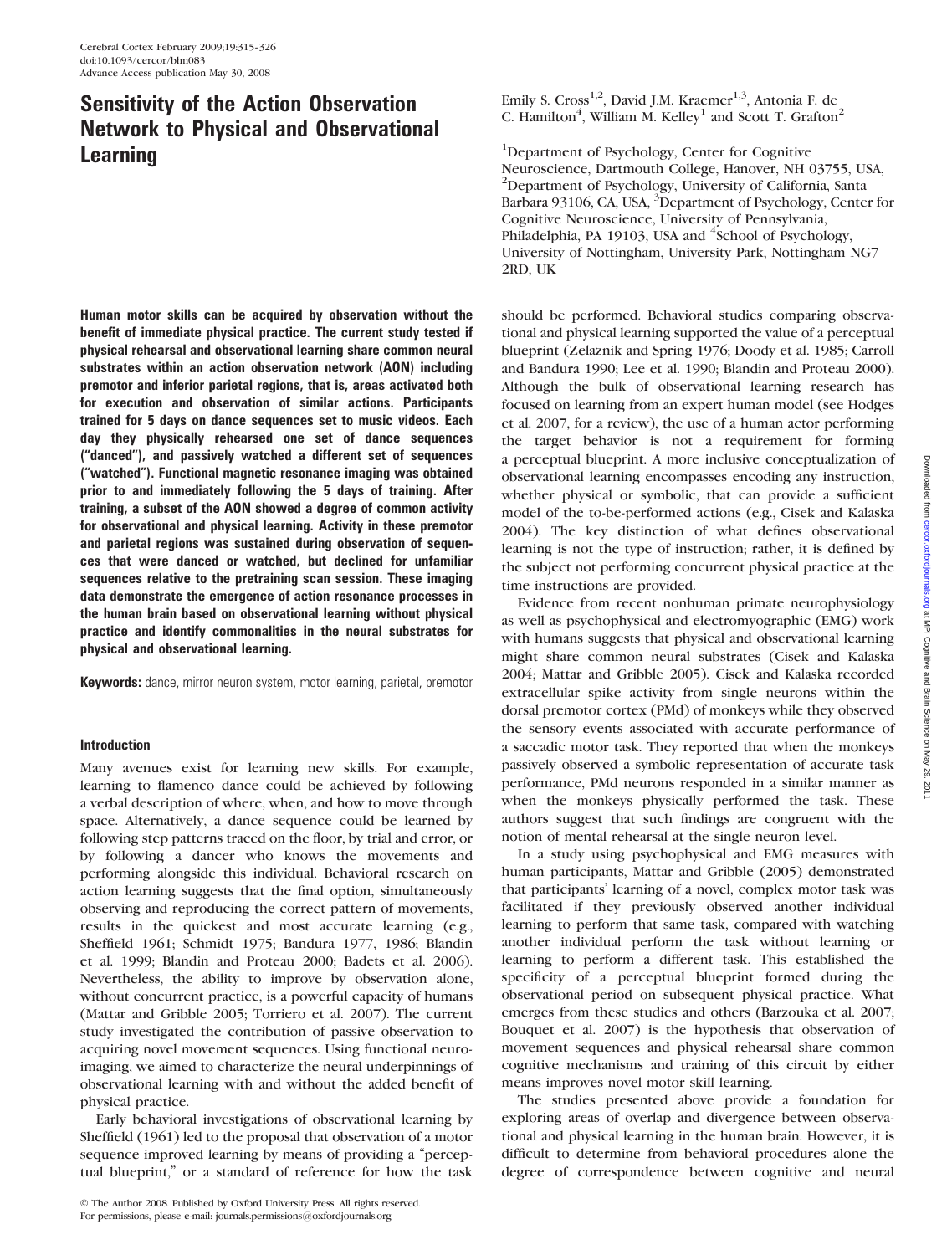processes serving these 2 types of learning. Functional neuroimaging enables us to explore this question further by determining whether observational and physical learning modify similar or distinct neural regions. In the current study, we investigate this hypothesized overlap of cognitive and neural mechanisms for observational and physical learning through concomitant use of behavioral and neuroimaging procedures. We hypothesized that observational and physical learning would engage comparable cognitive and neural processes. This would be demonstrated by performance improvements on a behavioral task and similar patterns of brain activity for both types of learning. In particular, it is hypothesized that physical rehearsal and observational learning both modulate activity in areas known to show corresponding activity for execution and observation of similar actions. Conversely, the emergence of different areas of neural activity for physical and observational learning would imply that distinct cognitive processes underlie these 2 types of learning.

We investigated observational learning by training novice dancers to perform complex dance sequences while manipulating the presence or absence of concurrent physical practice. Due to the complexity and unfeasibility of having participants actually perform dance sequences in the scanner (but see Brown et al. 2006), we instead chose to train participants to perform the movement sequences with videos outside the scanner, and asked them to observe the training videos during the scanning sessions.

A growing body of evidence indicates that action observation during functional magnetic resonance imaging (fMRI) can be used as a surrogate marker for studying the neural systems involved in physical skill. Numerous studies have demonstrated that action observation paradigms can be used to characterize substrates for action understanding and action learning (e.g., Decety and Grèzes 1999; Brass et al. 2000; Buccino et al. 2001; Grèzes and Decety 2001; Rizzolatti and Craighero 2004; Frey and Gerry 2006). These experiments identify a distinct set of brain regions that are active both when observing and when performing actions, referred to as the ''mirror neuron system'' (MNS) or, more broadly, the ''action observation network'' (AON). The AON encompasses a broader network of neural regions involved in visual analysis of action as well as areas involved in visuomotor and sequence learning (e.g., Jenkins et al. 1994; Sakai et al. 2002; Grèzes et al. 2003). In the current paper emphasis is given to the AON over the MNS because this term is more general and encompasses all of the brain regions involved in action observation processes, rather than those exclusively engaged for observation and execution (e.g., inferior parietal and premotor cortices). In the present study, we define the AON empirically by comparing observation of movement sequences to a resting baseline before participants have any training experience with the stimuli.

Past imaging studies have demonstrated the feasibility of using dance learning and observation as a paradigm for investigating the properties of the AON (Calvo-Merino et al. 2005; Calvo-Merino et al. 2006; Cross et al. 2006). The experimental work with dancers most relevant to the present investigation is a study by Calvo-Merino and colleagues that examined the influence of visual compared with motor experience on AON activity during action observation (Calvo-Merino et al. 2006). In order to parse visual familiarity from physical experience, expert men and women ballet dancers observed videos of movements learned only by their sex, only

by the opposite sex, or moves that are performed by all dancers. The motivation behind this procedure was to determine whether equally robust action resonance processes may be elicited by observation of movements that are equally visually familiar, because men and women dancers train together, but unequal in terms of physical experience. The authors reported that when effects of visual familiarity are controlled for (i.e., when dancers watched moves from their own movement repertoire, compared with moves that they frequently saw, but never physically performed), evidence for action resonance based on pure motor experience was found in inferior parietal, premotor, and cerebellar cortices. The authors concluded that actual physical experience is a necessary prerequisite for robust activation in these areas of the AON. Despite this interpretation, participants in this study observed only movements that were familiar (either physically or visually). Therefore, it is not possible to draw the strong conclusion that physical experience is necessary to build an action representation—only that physical experience results in relatively greater recruitment of the AON than visual experience alone.

Three prior dance studies (Calvo-Merino et al. 2005, 2006, Cross et al. 2006) provide robust evidence for changes within the AON with the presence (or emergence) of action embodiment after subjects gain physical experience, as evidenced by performance competency. The current study builds upon this foundation by addressing whether observational learning alone can lead to response changes within the AON, thus broadening the capacity of the AON to include learning from observation. To that end, we assess how training via physical and observational measures influences AON activity. Critically, the present study includes 2 control conditions: a pretraining fMRI scan using the same stimuli as the post-training scan, and a set of unfamiliar movement sequences never viewed during training that were only viewed during scanning sessions. These controls enable us to assess general training effects and the specificity of these effects to familiar dance sequences, respectively. We predict that both physical and observational training will lead to increased activity within the AON, as evidenced by increased activity within these regions after a week of training.

## Materials and Methods

## Participants

Seventeen physically and neurologically healthy adults were recruited from the Dartmouth College undergraduate and graduate student community to participate in 1 week of dance training and 2 scans (1 pretraining scan and 1 post-training scan—illustrated in Fig. 1). All were monetarily compensated for their involvement. The local ethics committee approved all components of this study. Participants had no significant prior experience playing dance video games. One participant was excluded from analyses due to an aberrant learning trajectory for behavioral training ( >2 standard deviations different from the group mean performance score). The remaining 16 participants (10 female) ranged in age from 20 to 32 years (mean age = 25 years). All participants were strongly right handed as measured by the Edinburgh Handedness Inventory (Oldfield 1971).

## Stimuli and Apparatus

Stimuli were 21 upbeat techno-dance songs with no lyrics (120-180 beats per minute [BPM]; mean = 149.6 BPM). Unknown songs were chosen (and verified as ''unknown'' by postexperiment interviews) so that participants would have no prior auditory or dance experience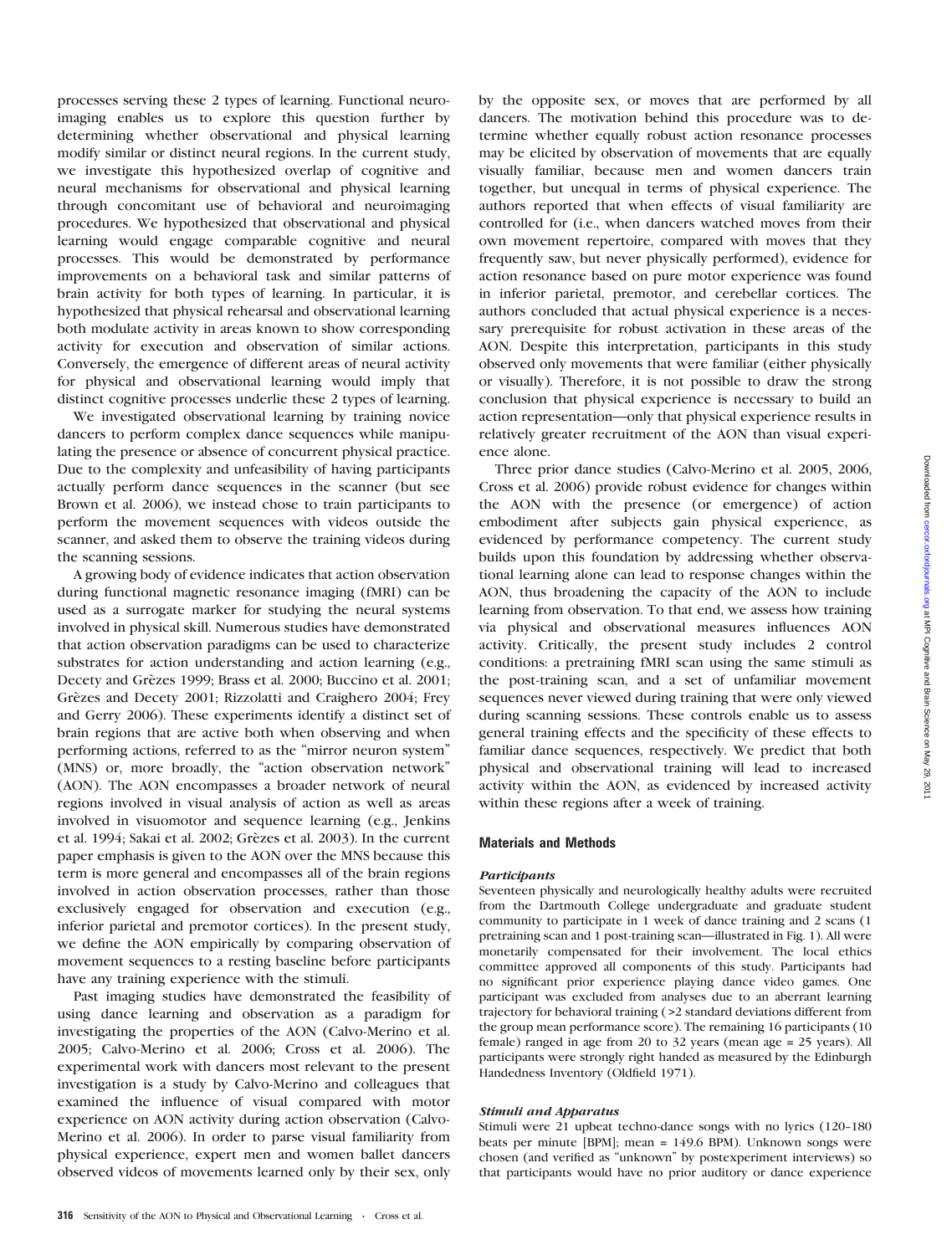

Figure 1. Schematic depiction of the 4 phases of this study, chronologically arranged. All participants completed 2 fMRI sessions, the 5 consecutive days of behavioral training, and the surprise behavioral retest.

with any portion of the stimuli. Songs were edited into 30-s segments and individualized files comprising dance steps synchronized to the music were created using the Dancing Monkeys MATLAB script (O'Keefe 2003). This script analyzes each song to determine where and when the steps should occur in order to be tightly synchronized with the music on whole, half and quarter beats. Each 30-s segment was then triplicated, resulting in 21 stimuli, each 1 min 30 s in length, and each containing 3 identical repeats of a song and step-sequence pairing.

Songs were then paired with visual cues instructing the participant how to dance to that track. A scrolling display of arrows moving upwards across the screen cued each move, and the participant had to make the indicated step when the arrows reached the top of the screen (Fig. 2A). The symbolic arrow sequences were generated for all 21 tracks. In addition, for 11 of these video stimuli, the instruction stimulus consisted of a video of an expert dancer accurately performing the steps with the arrows superimposed over it, providing both human and symbolic cues (Fig. 2, upper row).

Each participant physically trained on 3 human tracks and 3 arrow tracks (henceforth referred to as the "danced" condition), for a total of 6 different dance sequences, every day for 5 days. Participants also passively observed an additional 6 different tracks (3 humans and 3 arrows) on the same schedule (the ''watched'' condition). Six of the remaining tracks were presented only during fMRI scanning and composed the ''untrained'' condition. The final 3 tracks were never seen at any point during scanning or training, and were used as entirely novel stimuli in the surprise retest portion of the study. This design is illustrated in Figure 1.

#### Study Design

The experimental conditions fall into a 3 (training experience: danced, watched or untrained) by 2 (cue type: symbolic arrows plus human model, symbolic arrows without human model) factorial design, illustrated in Figure 2A. In the present study, we compare the danced, watched and untrained conditions collapsed across cue type (results evaluating differences between the human model and symbolic cues conditions will be reported elsewhere; Cross et al. unpublished data). During scanning, subjects viewed the 6 trained sequences that composed the ''danced'' condition, the 6 trained sequences that composed the ''watched'' condition, and the 6 untrained sequences that composed the ''untrained'' condition. Note, however, that during the first week of imaging, all 18 sequences that were observed during scanning were novel to the participants.

#### Neuroimaging

#### Neuroimaging Procedure

A block design fMRI procedure was used to localize the putative AON in the particular group of subjects for this study and in response to the particular stimuli we used (week 1, pretraining scan) and to identify neural responses to dance sequences that were physically trained, passively observed, or unfamiliar (week 2, post-training scan). During functional imaging, participants watched and listened to the same 18 StepMania dance sequences they were about to train on for a week (pretraining scan) or which they had viewed and practiced during the



Figure 2. (4) Representation of the 3 (training experience: danced, watched, or untrained) by 2 (action cue: person with arrows, or just arrows) study design.  $(B)$ Layout of training apparatus. On a dance pad connected to a computer, participants step on arrows arranged in the 4 cardinal directions (front, back, right, and left) in time with arrow cues on the screen.

week of training (post-training scan). Instructions were to simply observe the videos and to keep as still as possible. In order to rule out the potential of action network activation as a consequence of participants tapping their feet or moving their bodies in the scanner along with the videos, participants were video recorded during both scanning sessions and the videos were evaluated offline for any foot or body movement. All participants were able to remain still within the normally acceptable range throughout each scan. Each 30-s video was followed by 30 s of fixation. Video order was counterbalanced across conditions (danced, watched, and untrained), participants, and scanning sessions. Participants saw the same 18 videos in both the week 1 pretraining session and the week 2 post-training scanning session. Following the second scanning session, all participants were asked whether they engaged in any kind of mental imagery during either scanning session. Each participant reported engaging in mental imagery during the second scanning session only, and many of them reported being especially eager to dance along with the sequences that they had physically rehearsed.

The experiment was carried out in a 3T Philips Intera Achieva scanner using an 8 channel phased array coil and 30 slices per time repetition (TR) (3.5-mm thickness, 0.5 mm gap); TR: 1988 ms; time echo (TE): 35 ms; flip angle:  $90^\circ$ ; field of view: 24 cm; matrix 80  $\times$  80. For each of 3 functional runs, the first 2 brain volumes were discarded, and the following 181 volumes were collected and stored.

#### Neuroimaging Analyses

The neuroimaging analyses were designed to achieve 3 objectives. First, we wanted to determine the precise neural regions that composed a subject- and task-specific AON for this study. Within a mask of the regions identified from this contrast, we then sought to identify neural regions that are the same between the danced and watched conditions, and also neural regions that differ between the danced and watched conditions. To remove sources of noise and artifact, functional data were realigned, unwarped and normalized to the MNI template with a resolution of  $3 \times 3 \times 3$  mm in SPM2. Following this, 8 mm smoothing was applied to the images. A design matrix was fitted for each subject, with each type of video modeled as a boxcar function convolved with the standard hemodynamic response function. Covariates of noninterest (a session mean, a linear trend, and 6 movement parameters derived from realignment corrections) were included in the design. SPM2 was used to compute parameter estimates (beta) and contrast images (containing weighted parameter estimates) for each comparison at each voxel. To achieve our first imaging objective, we identified brain regions within the AON in an unbiased manner through a contrast that evaluated all video observation conditions relative to baseline for the week 1 (pretraining) scan. This contrast was used as a mask for all remaining contrasts reported in this paper at the  $P < 0.005$ ,  $k = 5$  level false discovery rate (FDR) corrected, and is illustrated Figure 3.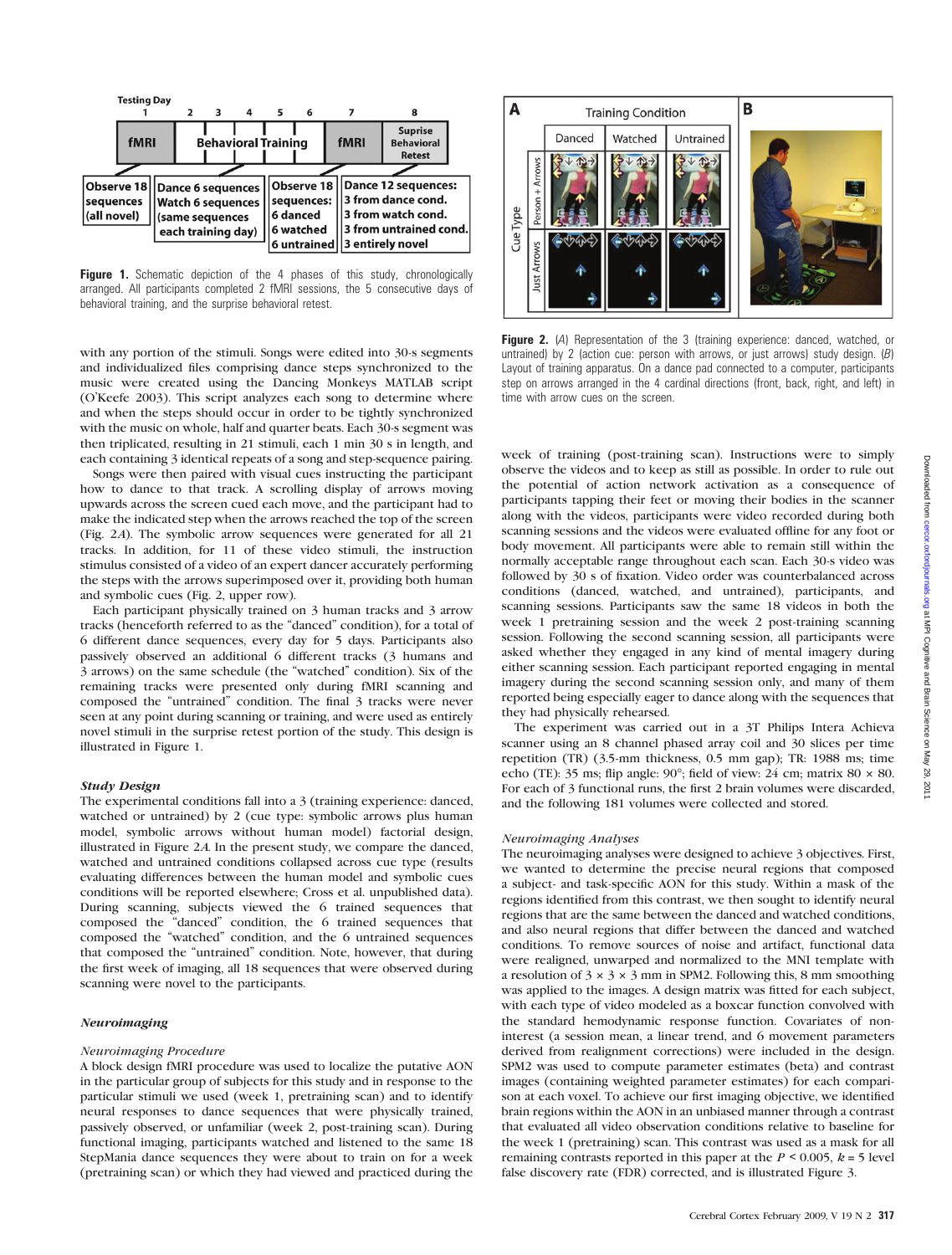

Figure 3. Neural regions active in the contrast comparing all conditions (videos to be danced, watched and untrained)  $>$  baseline for the pretraining scan (week 1). This contrast was made to determine, in an unbiased, subject- and task-specific manner, which regions were to be included in the mask of the AON.

In order to identify neural regions that are similar between physical and observational learning, we calculated 2 independent sets of contrast images: one for the main effect of physical training (danced > untrained) and another for the main effect of observational training (watched > untrained). Both contrasts evaluated imaging data from the post-training (week 2) scan session only. Contrast images for all participants across all main effects were taken to the second level for random effects analysis. We report regions that survive the masking procedure discussed above and a voxelwise threshold of  $P \leq 0.005$ uncorrected and a cluster size of 5 voxels for each contrast.

To further explore areas of overlap between the danced and watched conditions, region of interest (ROI) analyses were performed on regions that emerged from a conjunction analysis for the danced and watched conditions. The conjunction analysis selected regions where both the danced > untrained and watched > untrained contrasts passed the  $P \le 0.005$  and  $k = 5$  voxels threshold. This was done to evaluate the effects of training among those regions in the AON that showed the greatest degree of overlap between these 2 contrasts. Beta-estimates were extracted from a sphere with a 3 mm radius centered on the peak voxel from 2 ROIs for all 3 training conditions. The beta-estimates were then evaluated with a repeated-measures ANOVA to investigate differences between the individual training conditions.

The next analysis we performed was a correlation between training benefits afforded by 5 consecutive days of physical practice (calculated as day 5 dance score—day 1 dance score) and activation within the 2 ROIs identified by the conjunction analysis detailed above. The objective of this analysis was to determine if a strong relationship existed between individual rates of learning and bold signal when observing the trained sequences, and how this relationship might compare for physical and observational learning. Across participants, improvement on the danced sequences was correlated with the post-training danced > untrained contrast and improvement on the watched sequences was correlated with the post-training watched > untrained contrast. In order to determine differences in neural activity between the danced and watched conditions, we also evaluated the direct contrasts of danced > watched and watched  $>$  danced at the  $P \le 0.001$  uncorrected and  $k = 5$ voxels threshold. For visualization purposes, the  $t$ -image for the AON mask is displayed on partially inflated cortical surfaces using the PALS data set and Caret visualization tools (Fig. 3; [http://brainmap.wustl.edu/](http://brainmap.wustl.edu/caret) [caret](http://brainmap.wustl.edu/caret)). To most clearly illustrate the conjunction analysis, the  $t$ -images from the danced > untrained and watched > untrained contrasts are visualized on a rendered cortical surface of a standard brain from the Montreal Neurological Institute (MNI) (Fig. 5). The surviving activated voxels from the ROI analyses and the direct contrasts between the danced and watched conditions are displayed on a high-resolution structural MRI scan of a standard brain (Figs 6 and 8; MNI).

#### Behavioral Training and Evaluation

#### Behavioral Procedure

StepMania ([www.stepmania.com\)](www.stepmania.com), a freeware program similar to the popular video game Dance Dance Revolution (Konami Digital Entertainment, Inc., Redwood City, CA), was used for step file modification, training, and response recording outside of the scanner. Participants performed dance training and post-test evaluations on a  $3' \times 3'$  dance pad connected by USB to a desktop computer (Fig. 2B). Electronic sensors in the dance pad detected position and timing information that was then used to provide participants with real-time visual feedback. If participants struck the correct foot position within ±45 ms of the arrow reaching its target at the top of the computer screen, they received feedback saying ''Perfect.'' If they stepped on the correct arrow between 46 and 90 ms after the arrow appeared in position on the screen, the feedback read ''Great,'' between 91 and 135 ms, feedback read ''Good,'' and between 136 and 180 ms, they received feedback that read ''Boo.'' If participants stepped on the wrong arrow or if they stepped on the correct arrow after 181 ms had elapsed, the feedback read "Miss." The goal of each dance was to earn as many ''Perfect'' marks and as few ''Miss'' marks as possible. StepMania recorded participants' performance, and presented participants with a summary score and letter grade corresponding to performance after each song.

Each dance sequence comprised 90 steps. A final numeric score was calculated by assigning 2 points for every ''Perfect'' step, 1 point for every ''Great'' step, 0 points for every ''Good'' step, –1 point for every ''Boo'' step, and –2 points for every ''Miss'' step. The maximum possible score for each sequence (if the entire dance was performed perfectly) was 180 points. Additionally, it was possible for 2 arrow cues to appear simultaneously (e.g., a left and a right arrow), in which case the participant would have to jump and land on both cues at the same time in order to achieve a correct response. In each dance sequence there were 6 such jumps. Controlling for the number of steps and jumps in each sequence and the tempo of each song (described above) ensured that the range of difficulty was matched across conditions. Between the 2 fMRI sessions, participants spent 5 days learning to perform the steps associated with 6 songs. Song assignments for each condition were randomized across participants, and the order in which participants watched or danced each song was counterbalanced across days.

## Behavioral Retest Procedure

Following the second and final scanning session, participants were asked to return to the lab for a surprise follow-up test that involved dancing a total of 12 StepMania songs. In order to keep the cognitive and physical requirements of this follow-up task similar to what was required during the week of training, participants danced only 3 of the 6 songs they trained to dance, 3 of the 6 songs they watched during training, and 3 of the 6 songs that were in their untrained group of stimuli. The 3 sequences from each of these groups were randomly selected for each participant. In addition, participants were asked to perform 3 entirely novel sequences (i.e., participants had never before these sequences before during scanning or training). Participants were asked to perform sequences from both the untrained and novel conditions so we could determine whether they had learned any parts of the untrained sequences they observed twice in the scanner, compared with sequences that were truly novel. The overall objective of this behavioral retest measure was to evaluate whether passive observation for an equivalent amount of time as active physical rehearsal influenced performance ability compared with performing untrained or novel songs.

## **Results**

## Behavioral Training Results

Participants performance was measured by their ability to step on the indicated dance pad positions precisely in time with the arrows and music. Performance on the rehearsed dance sequences improved across days,  $F_{1.72,25,86} = 58.25$ ,  $P \leq$ 0.0001 (Fig. 4A). This indicates that participants were learning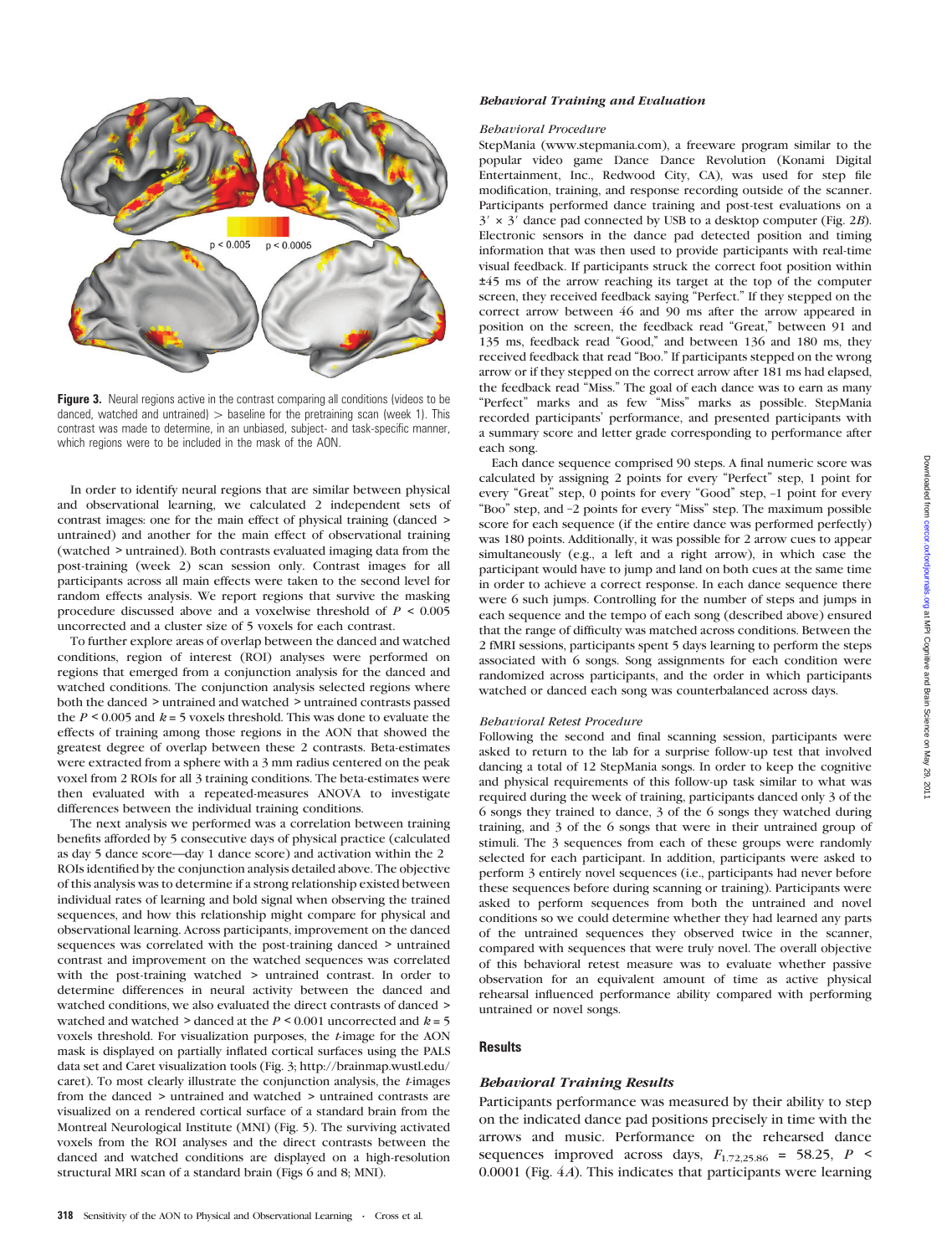to embody the dance sequences effectively through physical practice during the week of training.

## Behavioral Retest Results

For the postscanning dance retest, scored in the same manner as the dance training procedure, results from a repeatedmeasures ANOVA on the 4 training conditions (danced, watched, untrained and novel) demonstrated a main effect of prior training experience on performance,  $F_{3,45} = 4.72$ ,  $P =$ 0.006 (Fig. 4B). Pairwise comparisons revealed significant differences between danced and untrained sequences (P <



Figure 4. Mean dance performance across training day (A) and dance retest performance (B). Participants' performance improved as the days progressed, and retest performance was best for the dance sequences that were physically rehearsed the week prior. Error bars represent standard error of the mean. Maximum possible score is 180 points, corresponding to perfectly timed steps for each training sequence.

0.001) and between danced and novel sequences ( $P < 0.001$ ), but not danced and watched  $(P = 0.143)$  or watched and untrained or novel sequences ( $P$  values = 0.249 and 0.321, respectively). Because performance was so similar between the untrained and novel sequences, we focus the discussion of postscan dancing data only on differences between stimuli that were danced, watched, and untrained. Results from a repeatedmeasures ANOVA on just these 3 conditions still revealed a main effect of training experience,  $F_{1,5,21,27} = 4.91$ ,  $P = 0.027$ , and this effect is best captured with a linear test of the withinsubjects contrast,  $F_{1,15} = 26.56$ ,  $P < 0.0001$ . Together, this demonstrates a pattern of monotonic descent, with participants performing the best on sequences they danced, an intermediate level on those they watched, and the poorest on untrained sequences.

## Imaging Results

As discussed above, there were 3 objectives to the imaging analyses. The first was to determine which neural regions are active when participants observe music videos of dance sequences before they ever attempt to perform those sequences. This contrast, evaluated as task > fixation baseline for the week 1, pretraining scan, revealed broad activation in a network that included areas classically associated with action observation (including parietal, premotor, supplementary motor, and superior temporal areas), and other areas that are associated with visual analysis, including primary through higher level visual cortices. This contrast is illustrated in Figure 3 and was used as a mask for the analyses described below.

# Similarities between Physical and Observational Learning

The next set of imaging analyses focused on using data from the post-training session to identify brain regions that demonstrated a significant main effect of dance training and those that demonstrated a significant main effect of observational learning, calculated within the AON mask. Analyses were performed comparing the relative blood oxygenation level- dependent (BOLD) responses while participants watched and listened to the set of videos in the danced or watched conditions compared with the untrained condition. A direct contrast revealed a significant effect of physical training (danced  $>$  untrained;  $P < 0.005$ , uncorrected), collapsed across cue type, in several areas of the AON (masking procedure described above), including right premotor and primary motor areas and several regions of right prefrontal cortex (red colors of Fig. 5, and Table 1). With a separate set of analyses we sought to determine whether any of the brain regions within the AON



Figure 5. Direct comparison of dance training contrast (danced > untrained; in red) and passive observation contrast (watched > untrained; in blue), rendered on the same average brain images to facilitate comparison. Voxels of overlap between the 2 contrasts are visible in yellow.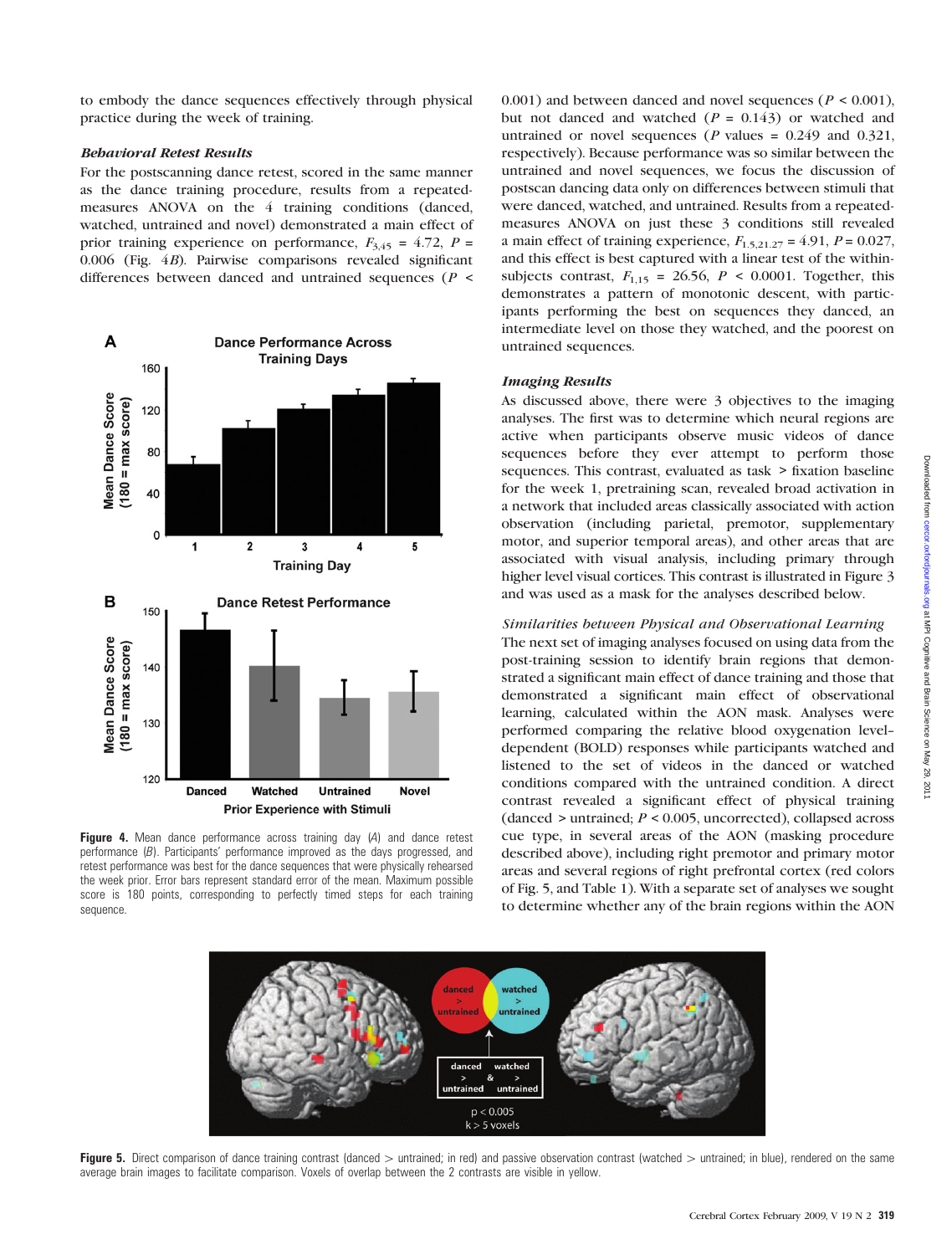| Table 1                                                                                      |       |                 |       |       |                     |            |           |
|----------------------------------------------------------------------------------------------|-------|-----------------|-------|-------|---------------------|------------|-----------|
| Region                                                                                       | BA    | MNI coordinates |       |       | Functional name     | $t$ -value | $P$ value |
|                                                                                              |       | X               | V     | Z     |                     |            |           |
| Effects of physical training: danced $>$ untrained (post-training)                           |       |                 |       |       |                     |            |           |
| R precentral gyrus                                                                           |       | 48              | 0     | 63    | M1                  | 5.08       | < 0.001   |
| R middle frontal gyrus                                                                       | 9     | 39              | 12    | 33    | MFC/DLPFC           | 4.86       | < 0.001   |
| R inferior frontal gyrus                                                                     | 44/45 | 36              | 24    | $-6$  | IFG                 | 4.31       | < 0.001   |
| R middle temporal gyrus                                                                      | 21    | 51              | $-24$ | $-6$  | <b>MTG</b>          | 4.31       | < 0.001   |
| R precentral gyrus                                                                           | 6     | 39              | $-3$  | 51    | Premotor cortex**   | 4.28       | < 0.001   |
| R inferior frontal gyrus                                                                     | 45    | 51              | 33    | 9     | <b>IFG</b>          | 3.89       | 0.001     |
| R anterior mid. frontal gyrus                                                                | 10    | 45              | 57    | 3     | <b>DLPFC</b>        | 3.76       | 0.001     |
| L anterior cerebellum                                                                        |       | $-3$            | $-39$ | $-42$ |                     | 3.58       | 0.001     |
| L inferior frontal gyrus                                                                     | 45/46 | $-54$           | 33    | 21    | <b>IFG</b>          | 3.56       | 0.001     |
| R inferior frontal gyrus                                                                     | 44    | 48              | 12    | 18    | <b>IFG</b>          | 3.20       | 0.003     |
| L IPL                                                                                        | 40    | $-33$           | $-51$ | 39    | $IPL$ **            | 3.19       | 0.003     |
| R premotor cortex                                                                            |       | 57              | 9     | 48    | PM <sub>v</sub>     | 3.15       | 0.003     |
| Effects of passive observation: watched $>$ untrained (post-training)                        |       |                 |       |       |                     |            |           |
| L putamen                                                                                    |       | $-12$           | 0     | $-3$  |                     | 5.07       | < 0.001   |
| R inferior frontal gyrus                                                                     | 45    | 33              | 27    | $-6$  | IFG                 | 4.96       | < 0.001   |
| L anterior inf. frontal gyrus                                                                | 10    | $-51$           | 42    | $-3$  | <b>IFG</b>          | 4.92       | < 0.001   |
| R middle frontal gyrus                                                                       | 10    | 42              | 57    | 9     | <b>DLPFC</b>        | 4.18       | < 0.001   |
| R precentral gyrus                                                                           | 6     | 36              | 6     | 51    | Premotor cortex**   | 4.14       | < 0.001   |
| L temporal pole                                                                              | 38    | $-30$           | 33    | $-33$ |                     | 4.01       | 0.001     |
| L pars opercularis                                                                           | 44    | $-42$           | 12    | 27    |                     | 3.73       | 0.001     |
| L intraparietal sulcus                                                                       | 40    | $-36$           | $-51$ | 36    | $IPL**$             | 3.67       | 0.001     |
| R posterior cerebellum                                                                       |       | 9               | $-81$ | $-30$ |                     | 3.63       | 0.001     |
| R inferior frontal gyrus                                                                     | 47    | 42              | 39    | $-27$ | <b>VLPFC</b>        | 3.55       | 0.001     |
| L intraparietal sulcus                                                                       | 7/40  | $-36$           | $-63$ | 51    | IPS/IPL             | 3.43       | 0.002     |
| R inferior frontal gyrus                                                                     | 45    | 51              | 24    | 18    | IFG                 | 3.30       | 0.002     |
| Effects of physical compared with observational training: danced $>$ watched (post-training) |       |                 |       |       |                     |            |           |
| R middle frontal gyrus                                                                       | 6     | 54              | 6     | 48    | Premotor cortex-PMd | 3.91       | 0.001     |
| R precentral gyrus                                                                           | 6     | 51              | $-3$  | 51    | Premotor cortex-PMd | 3.56       | 0.001     |

Note: Significance at all sites for each contrast was tested by a one-sample t-test on beta values averaged over each voxel in the cluster,  $P < 0.005$ , uncorrected. Coordinates are from the MNI template and use the same orientation and origin as found in the Talairach and Tournoux (1988) atlas. BA: Brodmann's area; R: right; L: left; IPS: intraparietal sulcus; M1: primary motor cortex; MFG: middle frontal gyrus; IFG: inferior frontal gyrus; MTG: middle temporal gyrus; VLPFC: ventrolateral prefrontal cortex. The double asterix (\*\*) denotes the peaks of the clusters examined in the ROI analyses of the overlapping activations from the danced and watched conditions (Fig. 6).

mask demonstrated a greater response to videos in the watched condition relative to the untrained condition. Figure 5 illustrates the main effect of this type of learning (watched > untrained; blue colors;  $P < 0.005$ , uncorrected) rendered on the same brain image as the effects of physical training. As this figure illustrates, there was a high degree of correspondence between neural regions activated by observational training (watched condition) and by physical learning (danced condition).

A conjunction analysis performed on the t-maps of these 2 contrasts in MATLAB enabled us to determine precisely which voxels overlapped between the danced > untrained and watched > untrained contrasts, using the logical *and* construction. The 2 regions that demonstrated the largest areas of overlap were the right premotor cortex (centered on the MNI coordinates;  $x = 39$ ,  $y = 3$ ,  $z = 43$ ) and left inferior parietal lobule (IPL)  $(x = -35, y = -50, z = 39)$ . The extent of overlap between the danced and watched contrasts was  $324 \text{ mm}^3$  in the premotor region, and  $162 \text{ mm}^3$  in the inferior parietal region. Parameter estimates were extracted from these 2 regions of overlap for the post-training scanning session, and are illustrated in the lower plots of in Figure 6. Results from a repeated-measures ANOVA for the premotor parameter estimates revealed a main effect of training,  $F_{2,30} = 6.827$ ,  $P =$ 0.004, whereas pairwise comparisons between the training conditions revealed a significant difference between the danced and untrained conditions ( $P = 0.011$ ) and the watched and untrained conditions ( $P = 0.001$ ), but not between the danced and watched conditions ( $P = 0.667$ ). The same ANOVA performed on the parameter estimates for the IPL region also

demonstrated a significant effect of training experience,  $F_{2,30}$  = 6.80,  $P = 0.004$ , and here as well, the pairwise comparisons revealed significant differences between the danced and untrained ( $P = 0.008$ ) and watched and untrained conditions  $(P = 0.009)$ , but no differences between the danced and watched conditions ( $P = 0.252$ ). These results illustrate that these 2 regions in particular did not differentiate between videos that were danced or watched, but certainly responded more strongly to videos that had been trained in some manner compared with videos that were untrained and only observed in the scanner.

# Correlations between Training Benefits, Physical, and Observational Learning

The next set of analyses quantified the relationship between the benefits of physical practice and activity levels within the left IPL and the right premotor ROIs. When participants' training benefit scores were correlated with their individual parameter estimates from the IPL ROI, no relationship emerged between these variables  $(R = 0.0006)$ . However, when participants training benefit scores were correlated with activity level in the right premotor region, a significant negative correlation emerged,  $R = -0.60$ ,  $P = 0.015$ . This suggests that participants who improved the most across the week of training had the least amount of activation in this region of right premotor cortex (Fig. 7). To characterize this further, we ran one additional correlation on these data comparing day 5 scores (participants' highest scores) with bold signal in this premotor area. Interestingly, this exploratory analysis revealed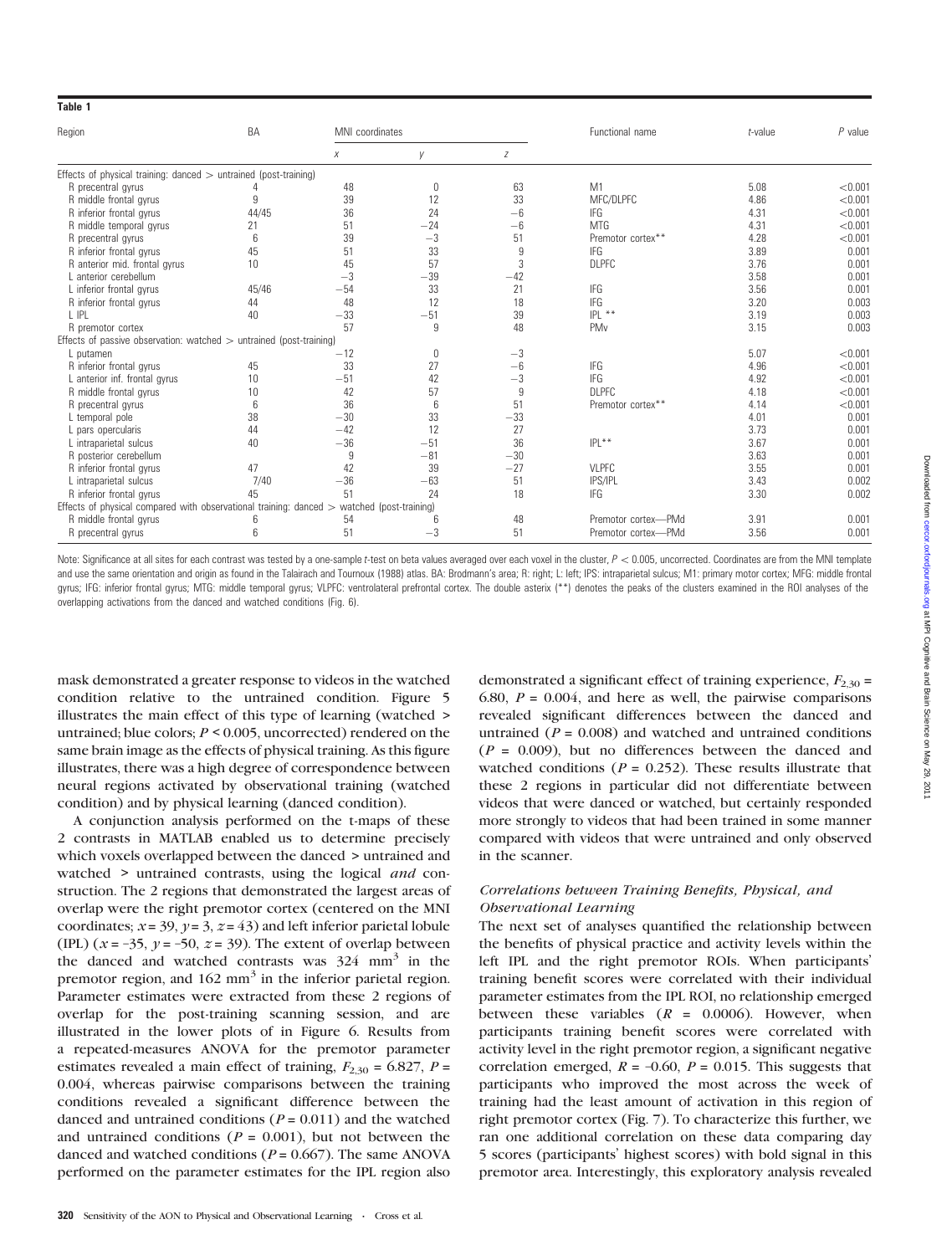

Figure 6. ROI analyses examining the main effect of training,  $t = 2.95$ ,  $P \lt 0.005$ ,  $k = 5$  voxels; masked by contrast: week 1 task  $>$  baseline (P  $< 0.005$ , FDR). Activations are rendered on a standard brain from the MNI.

a significant positive correlation,  $R = 0.624$ ,  $P = 0.01$ , which suggests that participants who danced the sequences the best had the most activity in this premotor region when viewing these sequences after training. Taken together, these 2 correlations show that participants who were the best overall performers did not improve as much across the week of physical rehearsal. The correlations with BOLD activity in right premotor cortex capture the competency and learning effects, supporting a role for this area in learning. When we correlated the learning scores from the watched condition, calculated as: (performance on the sequences that were watched from the surprise dance retest) – (day 1 of training dance scores) with the magnitude of activation for the watched > untrained stimuli, no significant effect appeared for either the IPL or premotor site (all  $R$  values  $\leq$  0.03). This suggests that the significant relationship we found between premotor activity and performance change is specific to physical rehearsal and embodiment.

# Differences between Physical and Observational Learning

A third set of imaging analyses directly evaluated patterns of activity between the danced and the watched conditions, significant at the  $P \le 0.001$  uncorrected,  $k = 5$  voxels threshold. From the danced > watched comparison, greater activity was observed in the right precentral gyrus and right middle frontal gyrus (Fig. 8, Table 1). The inverse contrast, watched > danced, did not reveal any regions within our AON mask that survived the same thresholds. This pattern of findings is consistent with



Figure 7. Correlation between improvement in dance score across week (training gain) and percent signal change in the danced compared with the untrained conditions for the post-training scanning session for the premotor ROI illustrated in Figure 6.

the notion that physical practice engages select components of the AON above and beyond passive observation.

# **Discussion**

The primary aim of the present study was to evaluate similarities and differences in neural activity and behavioral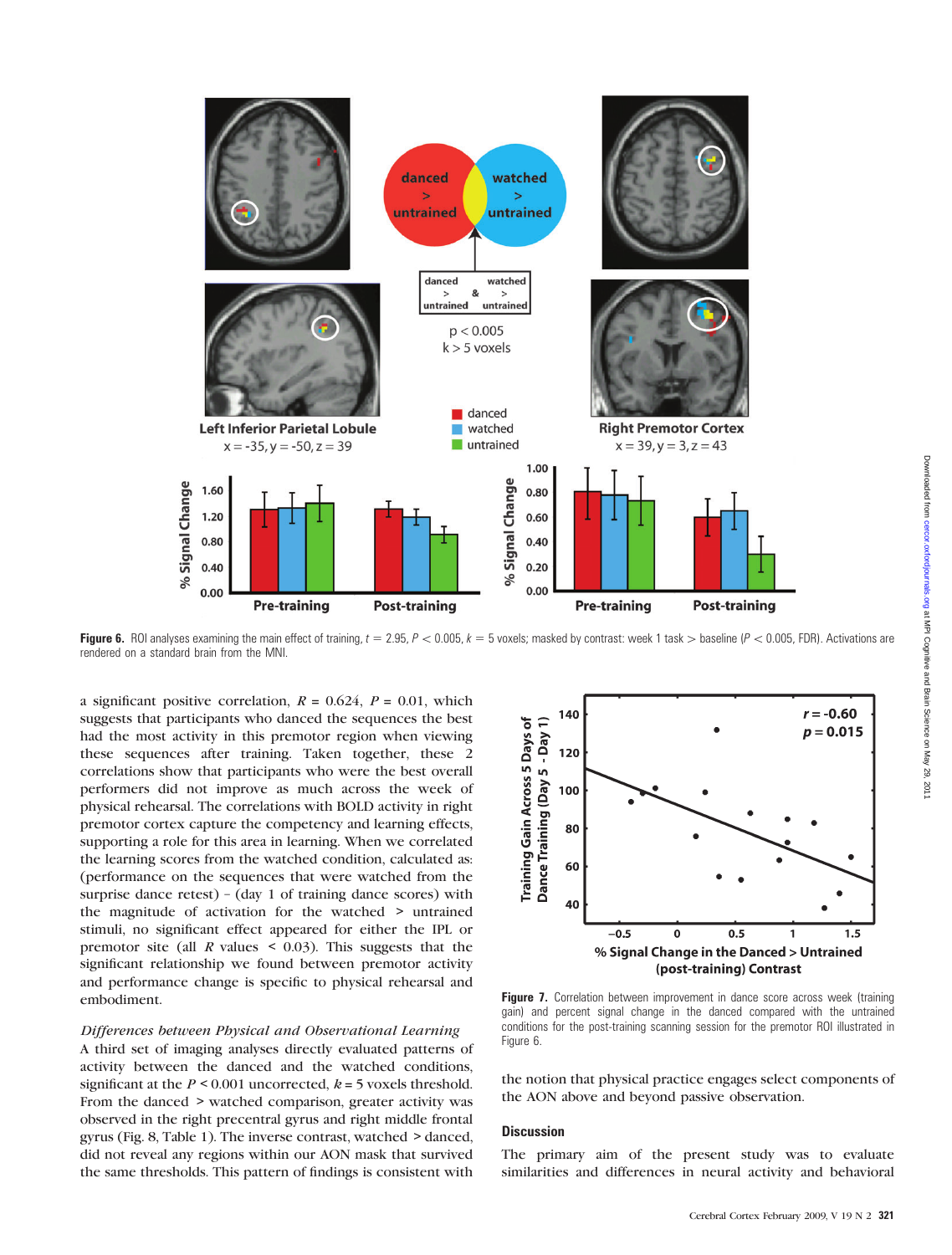

**Figure 8.** Contrast comparing danced  $>$  watched activity,  $P < 0.001$ , uncorrected;  $k = 5$  voxels; masked by contrast: week 1 task  $>$  baseline (P  $<$  0.005, FDR).

performance induced by physical training compared with passive observation. Our data demonstrate robust activity within the AON, specifically premotor and inferior parietal regions, when observing movement sequences that have either been physically rehearsed or passively observed across 1 week of training, relative to observing untrained sequences. These results provide empirical evidence to link the rich history of behavioral investigations of observational learning with neuroimaging work, and they also inform our understanding of the sensitivity of the AON to different types of training. In particular, our behavioral data provide evidence that passive observation of complex movement sequences is associated with better performance on subsequent testing compared with untrained sequences, and observation of these sequences recruits similar patterns of neural activity as sequences learned by physical rehearsal.

# The Benefits of Observation on Action Performance

The present findings advance the behavioral literature on observational learning by providing evidence that passive observational learning and active physical practice engage several neural regions in a similar manner in response to motion cues. This finding addresses Blandin and Proteau's (2000) suggestion that observational and physical practice engage similar neural processes through demonstration that observing sequences experienced previously through physical training or watching recruits similar neural substrates. Our results extend prior behavioral investigations on participants' ability to learn movement sequences from observation (Heyes and Foster 2002; Vinter and Perruchet 2002; Kelly et al. 2003; Bird et al. 2005) by demonstrating that beyond increasing familiarity with the movement sequences, other elements of the task are learned from observation as well, such as the timing of the sequences.

It is especially remarkable that similar patterns of neural activity emerge within several key areas of the AON when participants observe sequences from the danced and watched conditions because participants were never instructed to intentionally learn the observed sequences for later performance. This finding is in accord with what Mattar and Gribble (2005) report from their behavioral and EMG study on observational learning. One of their experimental conditions directly examined the role of conscious strategies in observational learning by requesting participants to perform an arithmetic task that also taxed working memory while observing videos of another individual performing the task. Mattar and Gribble report that participants' performance benefited from the observation task, even when attentional and cognitive systems were engaged in the arithmetic task. We believe that our finding of an intermediate level of performance for observed dance sequences provides further evidence that observational learning can occur even when attention is not focused on learning from observing. On the other hand, we do not disagree with Hodges et al. (2007) that observers' knowledge of the task and intentions to accurately reproduce the observed movement does significantly influence the benefits drawn from observation. Along these lines, we would predict better performance on our behavioral retest task had we told participants to study the sequences for later performance. Future studies could easily manipulate participants' intention to learn from observation to decisively address this question.

In addition, we observed that activity in the premotor ROI during the post-training scanning session was negatively correlated with the degree of performance benefit achieved across the week of training (but positively correlated with participants' day 5 dance performance scores). This same relationship between BOLD signal and physical performance was not present when participants observed the videos from the watched condition. This suggests 2 important points. First, during the post-training scan, we see that the amount of right premotor cortex activity in participants who gained a lot from training, while increased from pretraining levels, still is not as great as it is in those participants who are better dancers on the last day of training. It is important to note that participants who were the least proficient at performing the sequences during the first day of training improved greatly across training, but they still did not achieve dance scores that were as high as those participants who started off with higher scores and whose scores improved, but to a lesser degree. In other words, we see that activity in this region of the premotor cortex captures both competency and learning related aspects of the dancing skill. Secondly, our findings suggest this relationship is specific to physical learning, and does not generalize to observational learning. Activity in the IPL, our other ROI, did not show any relationship between signal intensity and performance for either the danced or watched conditions. Thus, our data imply that the right premotor cortex is specifically involved in action embodiment achieved by physical rehearsal. Moreover, this area is driven more strongly in the most proficient dancers, a finding complimentary to previous work in our laboratory performed with expert contemporary dancers (Cross et al. 2006).

## Observation and the AON

Although it is by now well established that a strong degree of correspondence exists between neural activity when performing or observing an action (Grèzes and Decety 2001; Rizzolatti and Craighero 2004), this study provides evidence for the construction of similar neural representations within the AON for physically rehearsed and passively observed movement sequences. One hypothesis about the core purpose of the AON is that it exists to facilitate new motor learning through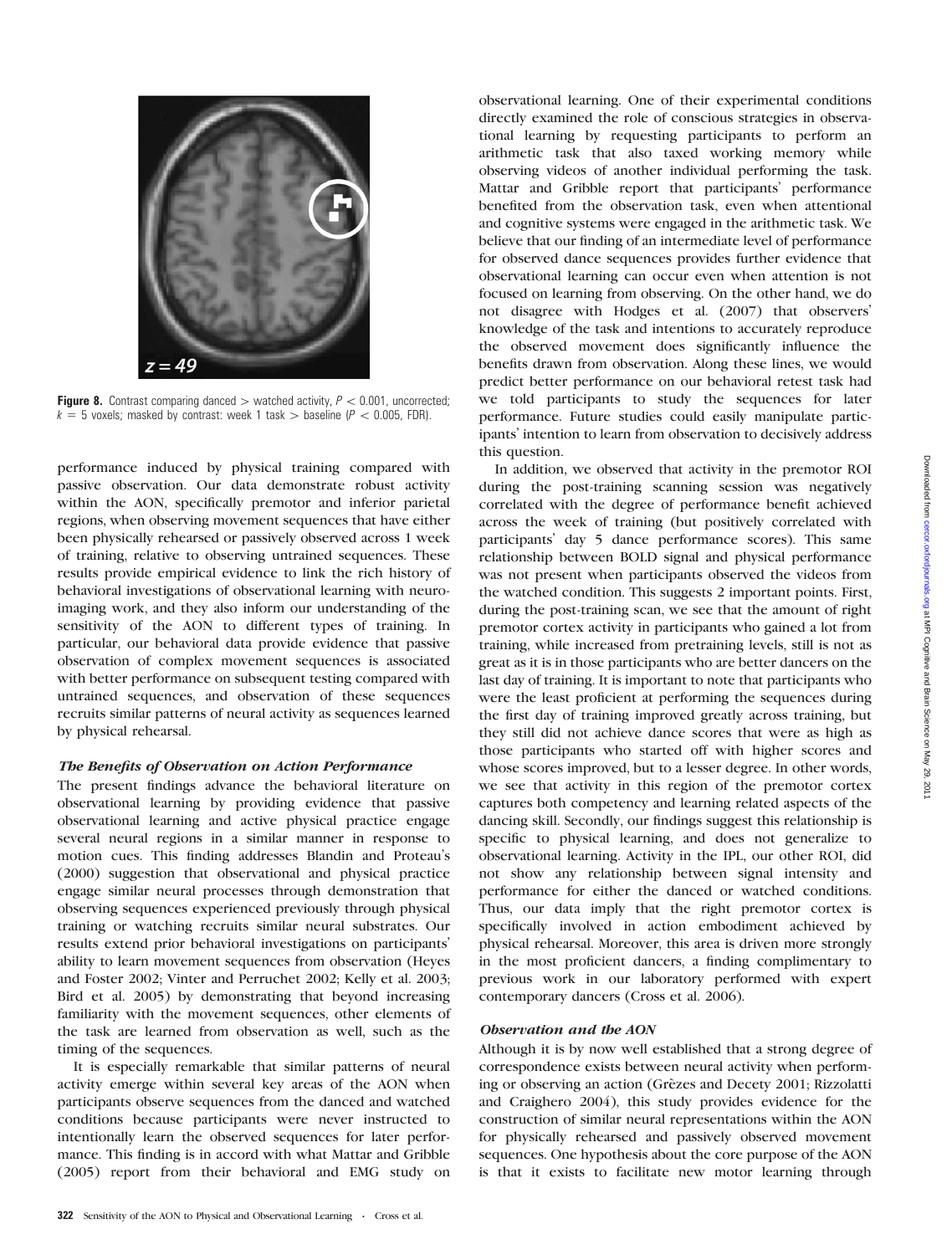imitation (Meltzoff 2002; Meltzoff and Prinz 2002). Although the evidence in support of this hypothesis is abundant, the present findings suggest that this system is not simply hardwired for immediate imitation, but it is highly sensitive to the longer-term effects of physical and perceptual experience as well.

This idea is further supported by 2 recent studies, one employing fMRI (Bird et al. unpublished data) and the other a transcranial magnetic stimulation (TMS) study (Catmur et al. 2007; Bird et al. unpublished data). In both studies, the authors endeavored to manipulate responses within the AON based on congruent and incongruent training procedures, such as teaching participants to move the foot when observing a hand moving. Using between-groups designs, both studies found that participants who had trained in the incongruent response group had ''reversed'' responses within the AON, such that areas more active during execution of hand than foot movements were now less active when participants observed hand movements (compared with foot movements). The authors concluded that this system is not hardwired, but rather quite flexible based on perceptual experience and motor experience (Catmur et al. 2007; Bird et al. unpublished data). The present findings are consistent with these 2 previous studies in that neural activity while observing dance sequences that were physically trained or passively observed is greater than activity when watching the untrained sequences after training across several regions of the AON. This suggests that components of the AON do not generalize completely across cues for new motor skills, and that actual experience shapes the response of this system when presented with familiar action sequences.

Although we might have predicted increases in activity within more areas of the AON following a week of training, the present pattern of results is still consistent with the interpretation that the AON is sensitive both to observational and physical training. In particular, the effect of repetition suppression is well-documented, in which familiar stimuli elicit less brain activation upon repeated presentations than they do when initially presented (Wiggs and Martin 1998; Henson and Rugg 2003; Wig et al. 2005). Given this common phenomenon, it could have been predicted that during the post-training scan the untrained sequences would elicit the most activation of any condition due to their relative novelty as compared with the other 2 conditions. Instead, the finding that this control condition showed a substantial decrease in activity from pretraining to post-training scans likely reflects the level of general familiarity with the paradigm context, including the look of the display, the timbre of the music, and the expectation of arrows and movement on the screen. Therefore, the result that the highly familiar danced and watched stimuli elicited a greater response in the AON relative to an unfamiliar and untrained dance and music sequence is compelling evidence that this network is preferentially tuned to embodied action cues.

It is of interest to note that we did not see activation in the SMA region of our AON mask in the post-training analyses. We did expect to see activity here after training, because this is a region associated with action embodiment and preparation (e.g., Grèzes and Decety 2001). Indeed, when we performed a whole-brain exploratory analysis on the danced > untrained and watched > untrained contrasts from week 2 (also at the  $P \le 0.005$ ,  $k = 5$  levels), we did see activity in SMA/pre-SMA in a region just anterior to that covered by our mask. It is

important to recall that the mask was created by a video > fixation baseline comparison from the pretraining scan session, indicating regions that are responsive specifically to action observation apart from any personal experience with the movements. That a region of SMA becomes active for the danced and watched conditions relative to the unfamiliar control only *after* training would appear to indicate that this region responds specifically to experience with the depicted movement sequence. This brain activity, as well as the modulation of activity in the masked regions of the AON discussed above, may be related to the subjective experience of mental imagery in which participants reported engaging during the familiar sequences in the post-training session.

Beyond the findings reported in the core regions of the AON, we see 2 other noteworthy regions with complimentary patterns of neural activity in the danced > untrained and watched > untrained contrasts. These 2 regions are located in the dorsolateral prefrontal cortex (DLPFC) and the cerebellum. The finding of similar patterns of neural activity in the DLPFC for observational and physical learning is in accord with recent TMS data by Torriero and colleagues that implicates this region and the left lateral cerebellum as critically involved in observational learning (Torriero et al. 2007). These authors discuss how these 2 regions work together to facilitate observational learning, with the cerebellum assisting with procedural learning of the motor sequence elements while the DLPFC enables flexible recall and adaptation of previously learned movement sequences. Interestingly, the cerebellum was implicated in both observational and physical learning in the present study as well, but distinct regions were activated according to the 2 kinds of experience. To return to Figure 5, physical learning was associated with greater activity in the left/midline anterior cerebellum, whereas observational learning was associated with activation in the right posterior cerebellum. The former site overlaps strongly with cerebellar cortex that is activated for a broad range of sensorimotor tasks and may reflect simulation within motor related circuits (e.g., Grafton et al. 2008). In contrast, the posterior cerebellar activation may represent simulation by other circuits including the DLPFC. This would support the idea that physical rehearsal leads to simulation in circuits more closely associated with action execution.

Further support for the role of DLPFC in observational learning comes from a study on imitation learning (in this case, learning to play guitar chords from watching a model) by Buccino et al. (2004). These authors reported activations in a similar region of prefrontal cortex when participants observed a guitar chord to imitate it or simply executed a chord of choice. Buccino et al. suggest that these similar patterns of activity in this region of the prefrontal cortex during observation and physical execution are likely driven by the selection of movement sequences necessary for task performance. Such an account of DLPFC activation is in accord with the present task and our pattern of findings that implicate this region's involvement in both physical and observational learning.

In terms of what our results contribute to the extant literature on dance representation in the brain, these latest findings are in agreement with prior dance neuroimaging research from this lab (Cross et al. 2006) and others (Calvo-Merino et al. 2005; Brown et al. 2006), suggesting that the AON, particularly parietal and premotor regions, is modulated by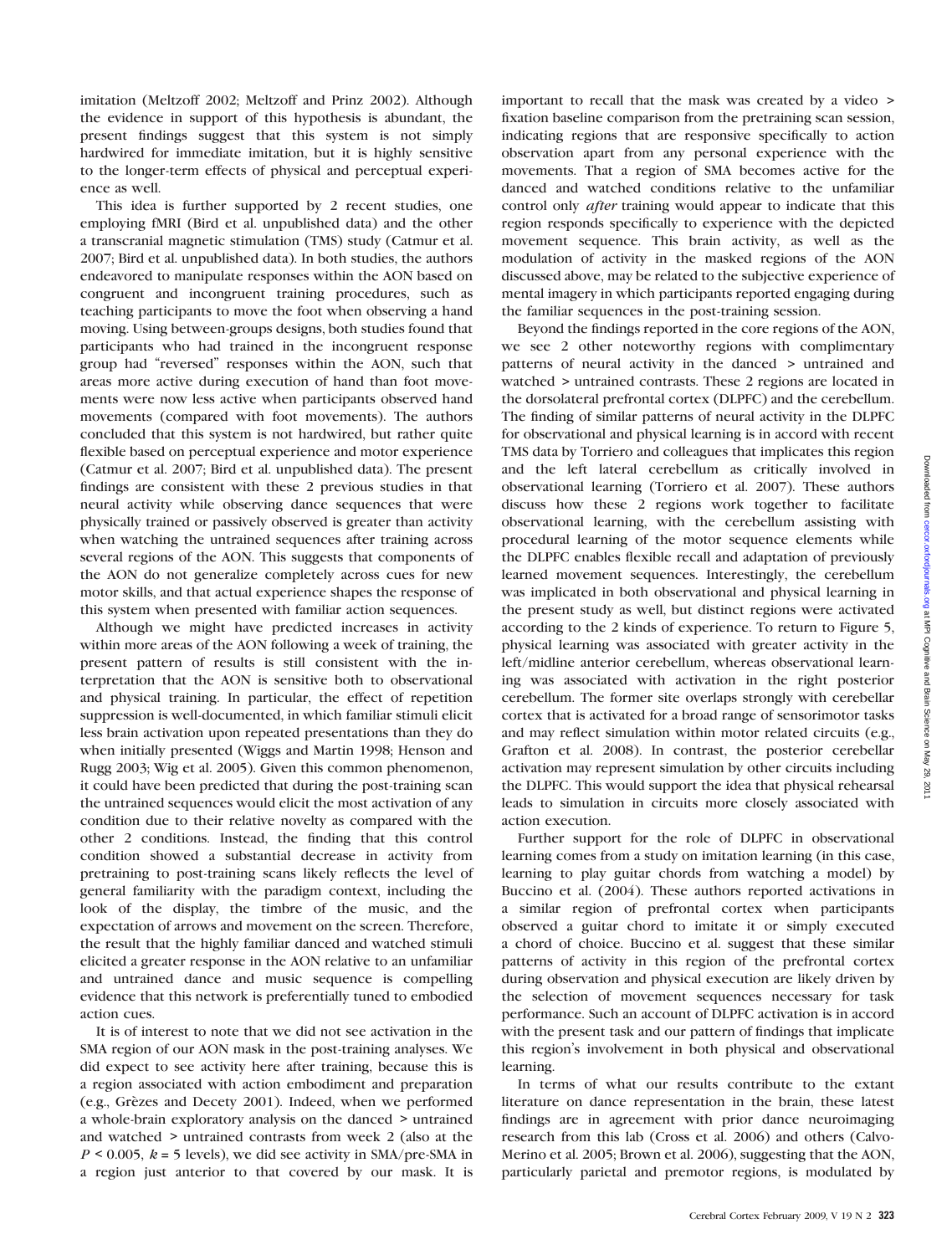experience. However, an interesting distinction emerges between our data and recent findings reported by Calvo-Merino et al. (2006) on observational compared with physical experience. In their study, they report quantifiably stronger responses within inferior parietal and premotor areas when dancers observed movements they physically rehearsed compared with movements that were observed only. They conclude that pure motor expertise is represented in these neural regions, and that visual expertise or observation alone is not sufficient to drive activity in these areas. However, when studying dancers who have trained over many years as part of their careers, it is difficult to determine whether observational and physical experience were actually equal.

The present study provides a more exact control of observational and physical experience for several reasons. First, by including 2 extra control conditions (the use of a pretraining scan and an untrained condition separate from the danced and watched conditions), we are able to gather more precise information about participants' experience with stimuli observed in the scanner, such as which regions respond to the stimuli before participants have even attempted to dance one step. Our results also provide an interesting counterpoint to those of Calvo-Merino et al.'s (2006) through our demonstration that precisely equivalent time on task for physical rehearsal and passive observation can result in activation of similar neural substrates (Figs 5 and 6). However, the pattern of results illustrated by the direct contrasts between the danced and watched conditions is mostly in agreement with what Calvo-Merino et al. (2006) report. Similar to these researchers, we found greater activity in 2 regions of right premotor cortex, roughly corresponding to the PMd. A plausible interpretation of this pattern of activity is that this region is responsible for linking the specific motor sequences to the visual signals, which physical rehearsal enables. Such an interpretation is in agreement with data from single-unit recordings within monkey PMd and ventral premotor cortex (PMv) (Hoshi and Tanji 2006). We believe that the fact that we did not find nearly as broad a network as that reported by Calvo-Merino et al. (2006) in our direct comparison between the danced and untrained conditions suggests that a more rigidly controlled observational experience might lead to patterns of activity that are more similar between the physically and observationally experienced actions.

## Potential Limitations

One potential limitation that must be considered in light of the present results is due to the nature of employing a withinsubjects design, where all participants physically rehearsed several sequences, passively observed a different set of sequences, and had no training experience with a third set of sequences. A valid criticism of using a within-subjects design to study observational learning is that, in such an experimental set up, observational learning does not occur in a purely observational context. In other words, observational learning is not strictly compartmentalized, and could be ameliorated based on practice of similar sequences during each training day. It could be the case that certain parts of the StepMania task generalized well from the danced condition to the watched and untrained conditions, and it is certainly true that participants were more familiar with the sequences they performed or observed each day compared with those they did not. Classic behavioral studies of observational learning avoid this confound by employing between-groups experimental designs so that the observational learning group does not benefit from any practice of a similar task (e.g., Blandin and Proteau 2000).

Keeping in mind the limitations of a within-subjects experimental design, we are still able to address the possibility that any observational learning effects are simply due to generalization or increased familiarity with the task parameters across conditions. If it were the case that the task parameters learned in the danced condition generalized uniformly to the watched and the untrained conditions, we would predict that neural areas associated with action embodiment (AON areas) would show similar patterns of activity across training conditions not only during the pretraining (week 1) scan, but also during the post-training (week 2) scan. In other words, we would not expect to see differentiation between the 3 training conditions after the week of training if task parameters learned from the danced sequences generalized to both the watched and untrained conditions. Revisiting the parameter estimates plotted in Figure 6, we see that this is not the case. What these plots reveal is a relative decrease in activity in the untrained condition between pre- and post-training scans in this baseline control task, potentially reflecting long-term repetition suppression effects (Vuilleumier et al. 2005; Meister et al. 2007). In contrast, the other 2 conditions do not reflect a relative decrease in activity in these particular ROIs between pre- and post-training scans, a finding that is possibly indicative of action embodiment or learning that is exclusive to the danced and watched conditions.

The post-training behavioral retest data further address the potential confound of generalization. For the behavioral retest task, participants were asked to dance sequences from 3 distinct conditions for which they had no physical training: the watched, untrained, and novel conditions (Fig. 4B). The behavioral data show a pattern of monotonic descent that tracks with predicted embodiment, where physically trained sequences are performed better than watched sequences, which are performed better than untrained or novel sequences. This suggests that if generalization of task parameters did occur in our manipulation, it did so only at a basic level (such as left arrow means step left), and consequently did not help participants to perform all sequences equally well after 1 week of physical rehearsal and observation.

Our data enable us to further examine the degree to which generalization of task parameters occurred. Participants' performance on the ''untrained'' and ''novel'' dance sequences (Fig. 4B) compared with their performance on the first day of training ("day  $1$ " bar of Fig.  $4A$ ) clearly indicates that they performed the untrained and novel sequences better after 5 days of dance training than they performed the danced sequences after the first day of training. Therefore, although it can be argued that all learning generalizes to a certain degree, a notable feature of the present findings is the commonality of neural areas active for danced and watched movement sequences. What is common between these 2 conditions is the retrieval of sequential knowledge, timing, and physical anticipation of upcoming postural/positional requirements.

Another possible limitation could be that participants paid more attention to those sequences with which they were familiar while being scanned, and such differences in attention could be partially driving our results. We do acknowledge that the larger activation in the premotor and parietal areas for the danced and watched conditions, compared with the untrained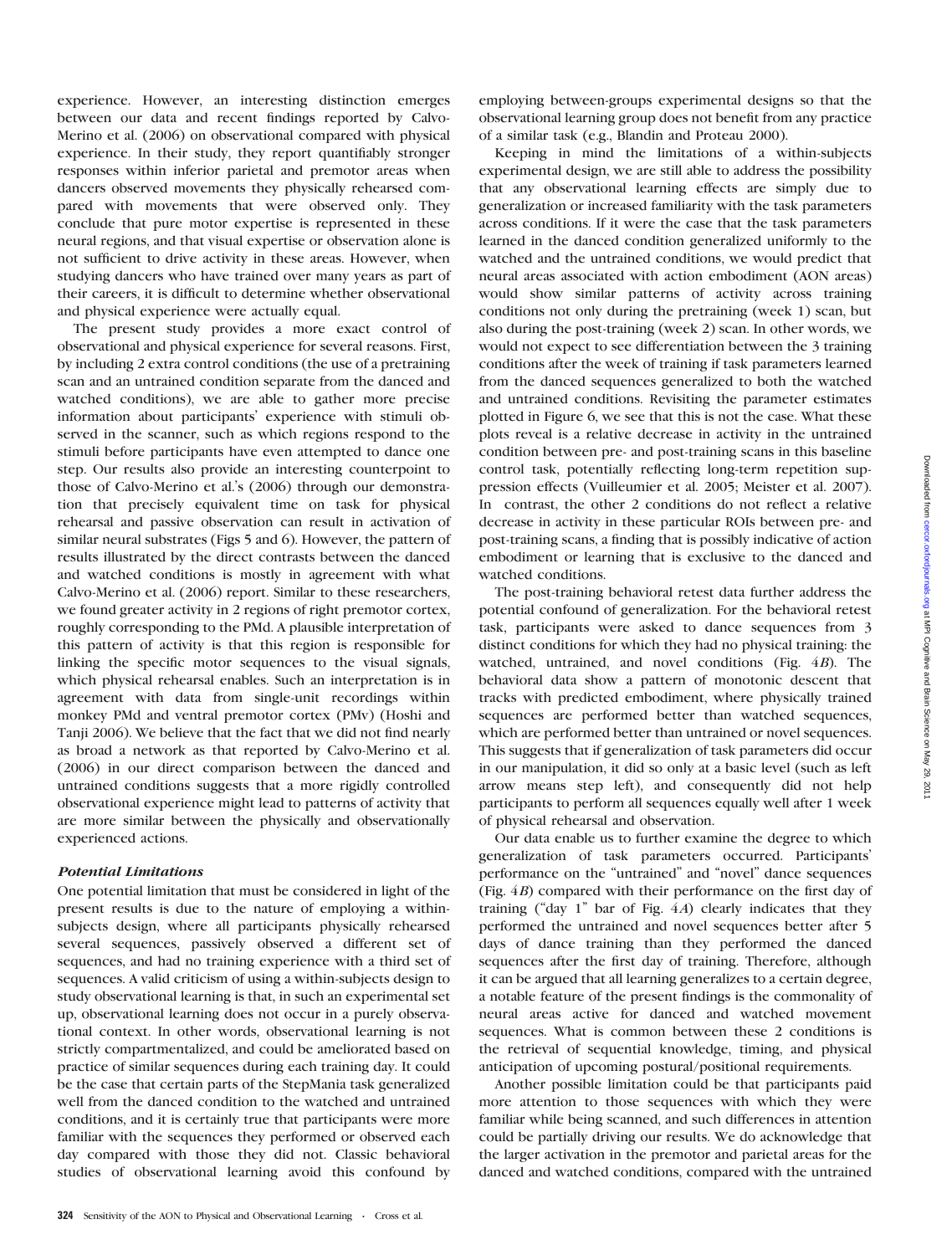condition, might be at least partially driven by effects of increased familiarity with these stimuli. However, we believe this to be a less plausible explanation of the present results, because the localizations reported here are not consistent with attention as typically defined (e.g., Fan et al. 2005; Ikkai and Curtis 2007; Slagter et al. 2007). In more detailed response to this issue, it should also be noted that abundant support exists in the literature to suggest that AON embodiment only occurs if there has been physical rehearsal (e.g., Calvo-Merino et al. 2005, 2006; Brown et al. 2006; Cross et al. 2006). Revisiting the contrast directly comparing danced to watched sequences, we see evidence of this in our task as well, in that physical rehearsal resulted in greater activation of 2 regions within the PMd when participants observed sequences they had extensively physically practiced. This suggests that physical and observational experience were not manifest in an identical manner, and that equal familiarity with the sequences did not result in equivalent patterns of neural activity while observing the sequences from these 2 conditions.

## Conclusions

In sum, this paper demonstrates that the several of the neural regions composing the AON respond to both observational and physical learning. Moreover, it is possible to achieve new action learning from passive observation, without instructing participants to learn the movements they are watching. Future studies could attempt to address the limitation introduced by using a within-subjects design by combining methodologies from the present study and the Calvo-Merino et al. (2006) study to examine de novo observational learning in different groups of participants. Future work could also endeavor to determine how manipulating different parameters of the observational condition (such as instructions, watching another subject perform live compared with watching a video of performance, or time between observation and test of observational learning) influences how observational learning is represented in the brain and how it influences behavior. In addition, the present work could serve as a point of departure for exploration of observational learning-based techniques for rehabilitation from neurological or physical injury (e.g., Johnson-Frey 2004; Celnik et al. 2006).

## Funding

Dana Foundation grant; US Department of Health and Human Services public health service grant (NS33504) to S.T.G.; and National Institutes of Health national research service award (F31-NS056720) to E.S.C.

## **Notes**

We would like to thank B. Russ for helpful comments on an earlier draft of this manuscript, George Wolford for his excellent statistical advice, and 3 anonymous reviewers for their insightful suggestions. Conflict of Interest: None declared.

Address correspondence to Scott T. Grafton, MD, Department of Psychology, University of California, Santa Barbara 93106, CA, USA. Email: grafton@psych.ucsb.edu.

## **References**

- Badets A, Blandin Y, Shea CH. 2006. Intention in motor learning through observation. Q J Exp Psychol. 59:377-386.
- Bandura A. 1977. Social learning theory. Englewood Cliffs (NJ): Prentice-Hall.
- Bandura A. 1986. Social foundations of thought and action: a social cognitive theory. Englewood Cliffs (NJ): Prentice-Hall.
- Barzouka K, Bergeles N, Hatziharistos D. 2007. Effect of simultaneous model observation and self-modeling of volleyball skill acquisition. Percept Mot Skills. 104:32-42.
- Bird G, Osman M, Saggerson A, Heyes C. 2005. Sequence learning by action, observation and action observation. Br J Psychol. 96:371-388.
- Blandin Y, Lhuisset L, Proteau L. 1999. Cognitive processes underlying observational learning of motor skills. Q J Exp Psychol Hum Exp Psychol. 52A:957-979.
- Blandin Y, Proteau L. 2000. On the cognitive basis of observational learning: development of mechanisms for the detection and correction of errors. Q J Exp Psychol A. 53:846-867.
- Bouquet CA, Gaurier V, Shipley T, Toussaint L, Blandin Y. 2007. Influence of the perception of biological or non-biological motion on movement execution. J Sports Sci. 25:519-530.
- Brass M, Bekkering H, Wohlschlager A, Prinz W. 2000. Compatibility between observed and executed finger movements: comparing symbolic, spatial, and imitative cues. Brain Cogn. 44:124-143.
- Brown S, Martinez MJ, Parsons LM. 2006. The neural basis of human dance. Cereb Cortex. 16:1157-1167.
- Buccino G, Binkofski F, Fink GR, Fadiga L, Fogassi L, Gallese V, Seitz RJ, Zilles K, Rizzolatti G, Freund HJ. 2001. Action observation activates premotor and parietal areas in a somatotopic manner: an fMRI study. Eur J Neurosci. 13:400-404.
- Buccino G, Vogt S, Ritzl A, Fink GR, Zilles K, Freund HJ, Rizzolatti G. 2004. Neural circuits underlying imitation learning of hand actions: an event-related fMRI study. Neuron. 42:323-334.
- Calvo-Merino B, Glaser DE, Grèzes J, Passingham RE, Haggard P. 2005. Action observation and acquired motor skills: an FMRI study with expert dancers. Cereb Cortex. 15:1243-1249.
- Calvo-Merino B, Grèzes J, Glaser DE, Passingham RE, Haggard P. 2006. Seeing or doing? Influence of visual and motor familiarity in action observation. Curr Biol. 16:1905--1910.
- Carroll WR, Bandura A. 1990. Representational guidance of action production in observational learning: a causal analysis. J Mot Behav. 22:85-97.
- Catmur C, Walsh V, Heyes C. 2007. Sensorimotor learning configures the human mirror system. Curr Biol. 17:1527--1531.
- Celnik P, Stefan K, Hummel F, Duque J, Classen J, Cohen LG. 2006. Encoding a motor memory in the older adult by action observation. Neuroimage. 29:677-684.
- Cisek P, Kalaska JF. 2004. Neural correlates of mental rehearsal in dorsal premotor cortex. Nature. 431:993-996.
- Cross ES, Hamilton AF, Grafton ST. 2006. Building a motor simulation de novo: Observation of dance by dancers. Neuroimage. 31:1257-1267.
- Decety J, Grèzes J. 1999. Neural mechanisms subserving the perception of human actions. Trends Cogn Sci. 3:172-178.
- Doody SG, Bird AM, Ross D. 1985. The effect of auditory and visual models on acquisition of a timing task. Hum Mov Sci. 4:271-281.
- Fan J, McCandliss BD, Fossella J, Flombaum JI, Posner MI. 2005. The activation of attentional networks. Neuroimage. 26:471-479.
- Frey SH, Gerry VE. 2006. Modulation of neural activity during observational learning of actions and their sequential orders. J Neurosci. 26:13194-13201.
- Grafton ST, Schmitt PS, Van Horn J, Diedrichsen J. 2008. Neural substrates of visuomotor learning based on improved feedback control and prediction. Neuroimage. 29:1383-1395.
- Grèzes J, Decety J. 2001. Functional anatomy of execution, mental simulation, observation, and verb generation of actions: a metaanalysis. Hum Brain Mapp. 12:1-19.
- Grèzes J, Armony JL, Rowe J, Passingham RE. 2003. Activations related to "mirror" and "canonical" neurones in the human brain: an fMRI study. Neuroimage. 18:928-937.
- Henson RN, Rugg MD. 2003. Neural response suppression, haemodynamic repetition effects, and behavioural priming. Neuropsychologia. 41:263-270.
- Heyes CM, Foster CL. 2002. Motor learning by observation: evidence from a serial reaction time task. Q J Exp Psychol A. 55:593-607.
- Hodges NJ, Williams AM, Hayes SJ, Breslin G. 2007. What is modeled during observational learning? J Sports Sci. 25:531-545.